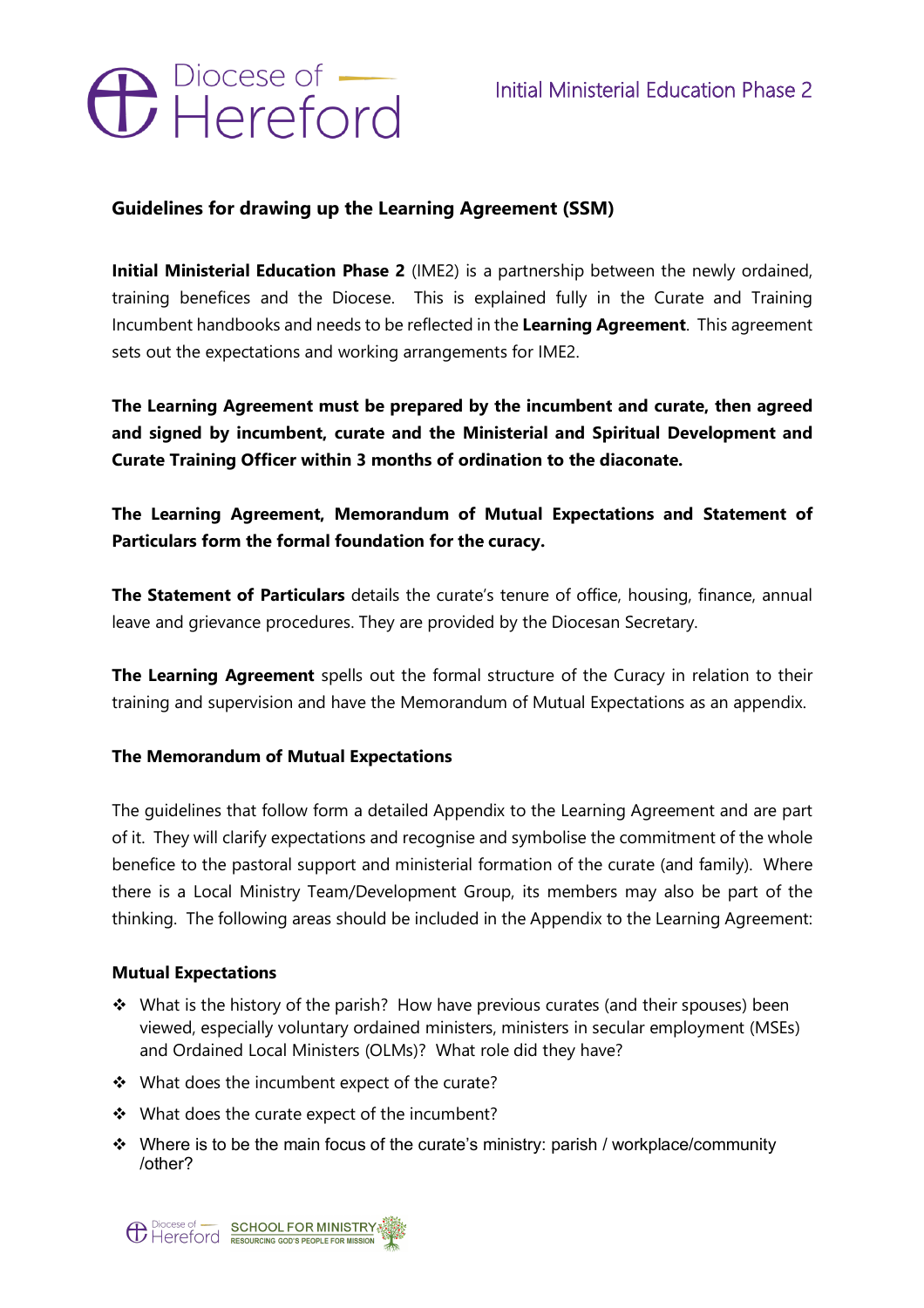$\cdot \cdot$  The degree of confidentiality between incumbent and curate, and what is to be shared with the incumbent from the curate's ministry.

#### **Use of SSM's House for Parochial Duties**

- $\div$  What expectations are there about the use of the curate's house for parish business?
- $\cdot$  What other premises are available to be used in parish work?

#### **Local Ministry Team** (if appropriate)

- \* What is the role of the curate as a member of the Local Ministry Team?
- \* What attendance is expected at Team meetings and development / training?
- $\div$  How is the Team to be involved in the supervision and training of the curate?

#### **Staff Support**

- What is the frequency of staff meetings for planning and feedback? Who is present at these? Where are the opportunities to discuss the 'Why' and 'How' of parish policy?
- $\div$  How often will the incumbent and curate meet for one-to-one supervision sessions?
- \* When will the regular review of progress and the Working Agreement take place?
- v What help is given with deskwork: correspondence, filing, *etc*? *(How to organise oneself and any available administrative / secretarial support)*.
- $\div$  How will others in the parish be involved in support and feedback?
- $\cdot$  What are the expectations concerning membership of and attendance at deanery chapter meetings, deanery synod, diocesan synod and diocesan committees?

#### **Areas of Responsibility**

- $\div$  How does the incumbent exercise and delegate authority?
- \* What particular areas are designated to be the curate's responsibility?
- $\cdot \cdot$  What is the method for reviewing these?
- $\div$  How much will the curate be encouraged / expected to be involved in the local community and the wider mission of the church? Specific expectations here.
- $\div$  Have any areas been expressly left for future involvement and responsibility?

#### **Worship**

- $\div$  Sunday worship how often and which parishes?
- \* What is the curate's role in planning and leading different types of worship?